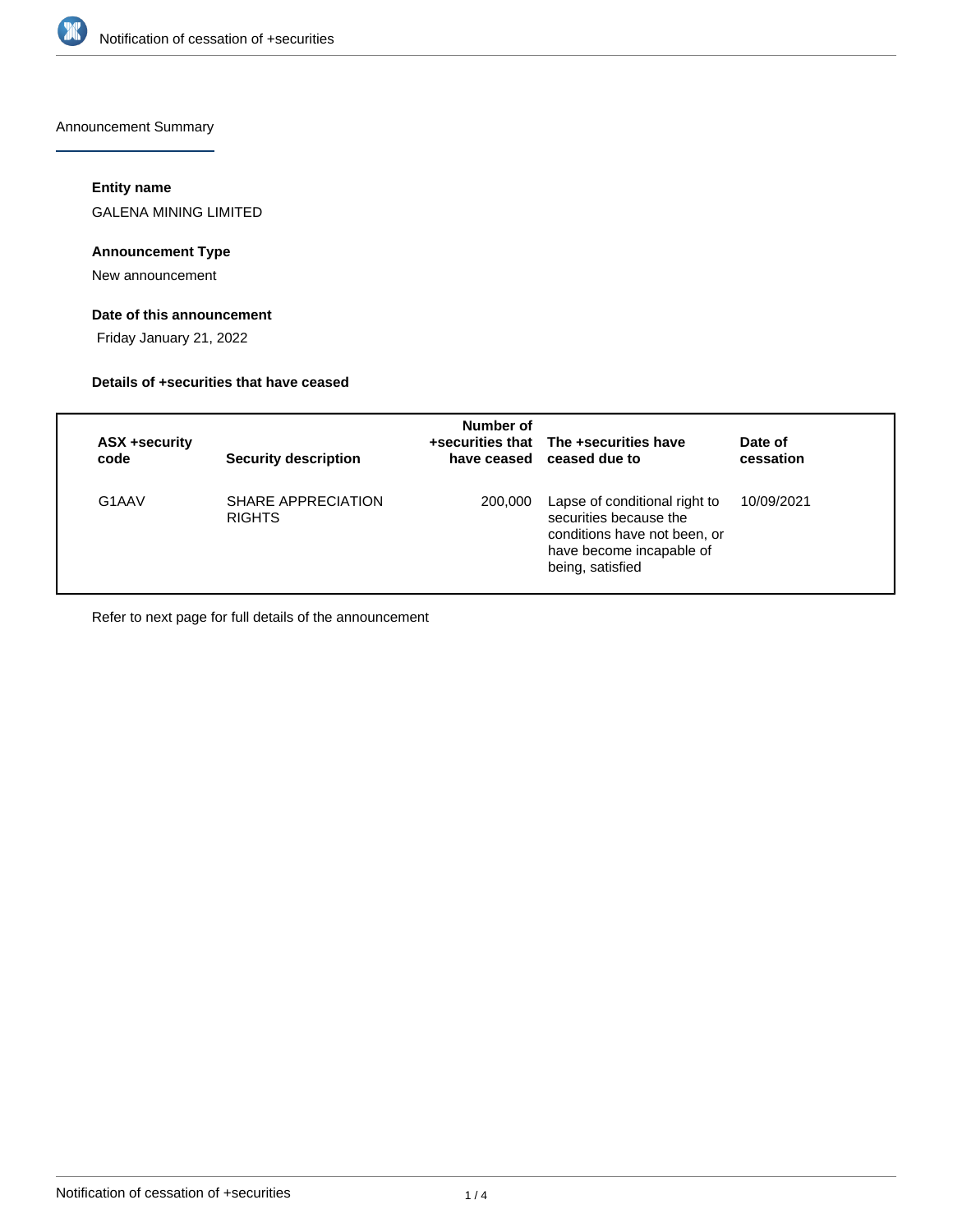

Part 1 - Announcement Details

### **1.1 Name of +Entity**

GALENA MINING LIMITED

We (the entity named above) provide the following information about our issued capital.

**1.2 Registered Number Type**

ABN

**Registration Number** 63616317778

# **1.3 ASX issuer code**

G1A

# **1.4 The announcement is**

New announcement

## **1.5 Date of this announcement**

21/1/2022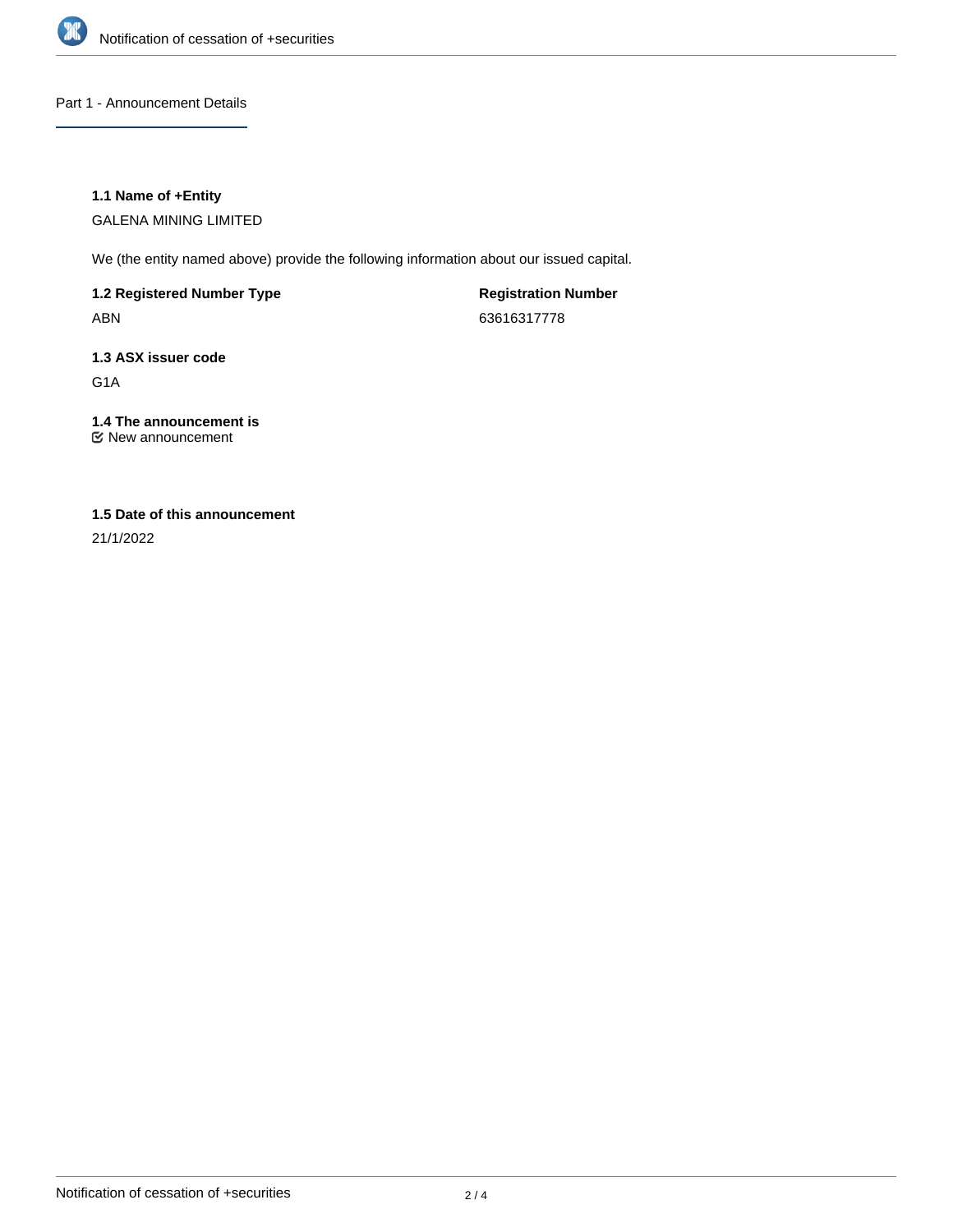

Part 2 - Details of +equity securities or +debt securities that have ceased

### **ASX +Security Code and Description**

G1AAV : SHARE APPRECIATION RIGHTS

### **Unquoted +equity securities that have ceased**

**Number of securities that have ceased**

200,000

### **Reason for cessation**

Lapse of conditional right to securities because the conditions have not been, or have become incapable of being, satisfied

10/9/2021

**Is the entity paying any consideration for the cessation?** No

**Any other information the entity wishes to notify to ASX about the cessation?**